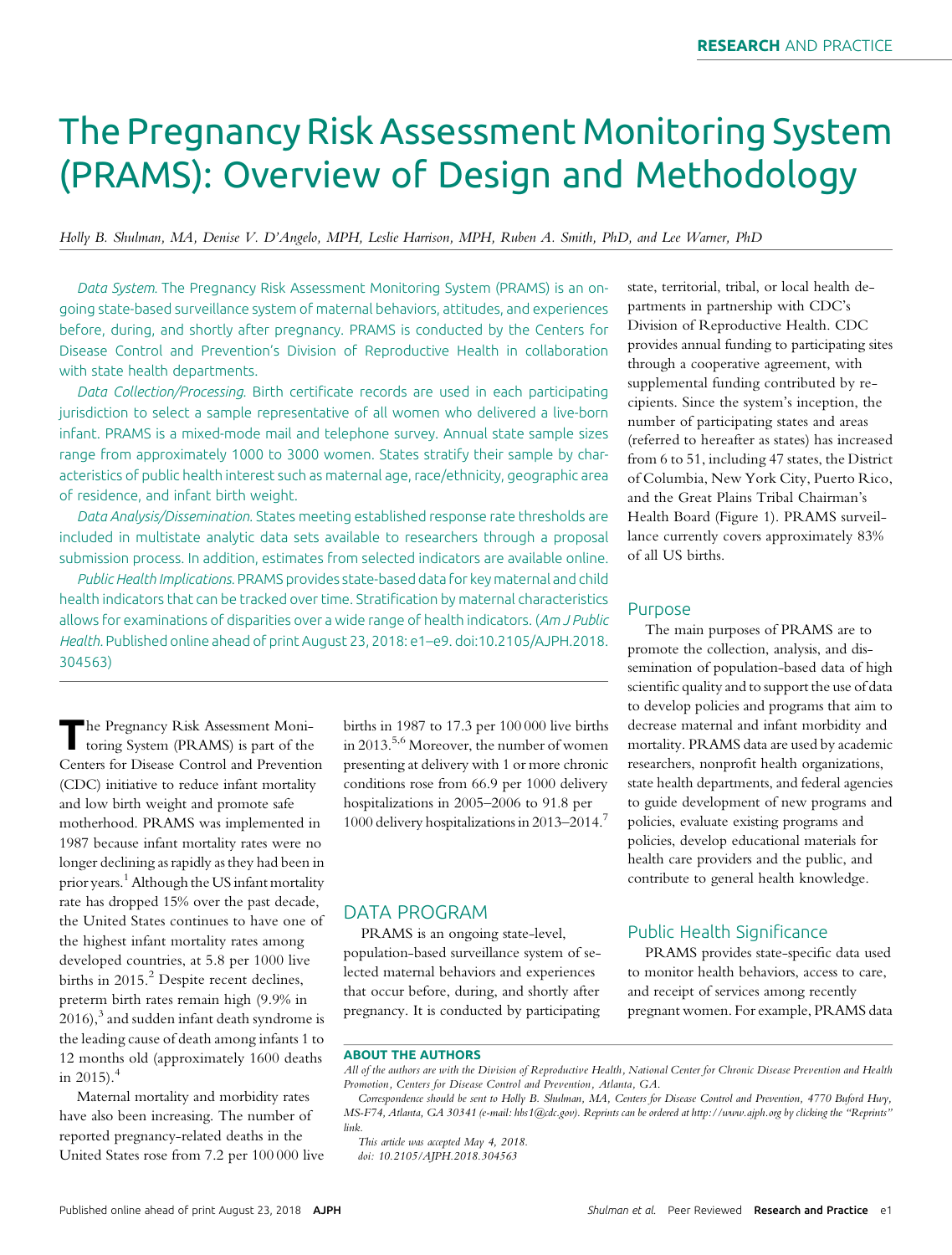

**FIGURE 1** Participating States: Pregnancy Risk Assessment Monitoring System (PRAMS), United States, 2017

have been used to monitor targets in Healthy People 2020,<sup>8</sup> Title V National Performance Measures for safe sleep and preventive dental visits,<sup>9</sup> National Quality Forum performance measures for postpartum contraception, $10$ preconception health and health care indicators,<sup>11</sup> and selected performance measures for various public health programs and initiatives.12,13

PRAMS also provides estimates on a variety of maternal and infant health indicators that are not available from any other data source. For example, PRAMS data have been used to monitor progress over time in terms of infant sleep position,  $14$  unintended births,  $15$ and patterns of health insurance coverage before, during, and after pregnancy.16 By collecting data about the preconception and postpartum periods, in addition to the time during pregnancy, PRAMS has information on a wide range of risk factors that influence maternal and infant health. PRAMS data can be used to examine the associations between risk factors and outcomes, explore disparities by subpopulations, and compare health indicators across states. (Many state examples describing the impact of PRAMS data can

be found at [https://www.cdc.gov/prams/](https://www.cdc.gov/prams/dta-successstories.html) [dta-successstories.html.](https://www.cdc.gov/prams/dta-successstories.html))

# DATA COLLECTION/ **PROCESSING**

States are responsible for their PRAMS data collection activities. All states follow a standard data collection protocol with built-in flexibility to tailor projects to their individual needs.

# Data Sources and Collection Mode

PRAMS is a mixed-mode (mail and telephone) surveillance system, based on Dillman and colleagues' tailored design method, that incorporates many techniques developed to enhance response.<sup>17</sup> These techniques include personalized mailing packages, use of response incentives and rewards, and repeated but varied contact attempts. The primary data collection mode is mail, with telephone follow-up for mail nonrespondents.

Multiple attempts to contact sampled women are made within each mode. PRAMS

states make up to 5 contact attempts via mail, including an invitation to participate in the survey, first survey mailing, tickler (thank you or reminder note), second survey mailing, and third survey mailing. Telephone contact begins within a week after the last survey mailing. Up to 15 call attempts, staggered over different times of the day and different days of the week, are made to each working telephone number.

A variety of sources are used to obtain 1 or more valid telephone numbers for a mother. Increasingly, telephone numbers are captured on birth certificate files. Approximately half of participating states (48%) have access to telephone numbers from these files. Many states make use of databases of other health department programs (e.g., newborn screening and immunization programs and the Special Supplemental Nutrition Program for Women, Infants, and Children) to locate contact information for mothers who may also be participating in or tracked by those programs. Publicly available phone sources are consulted as well, usually after health department sources have been exhausted.

The processes just described are used by most states according to the CDC model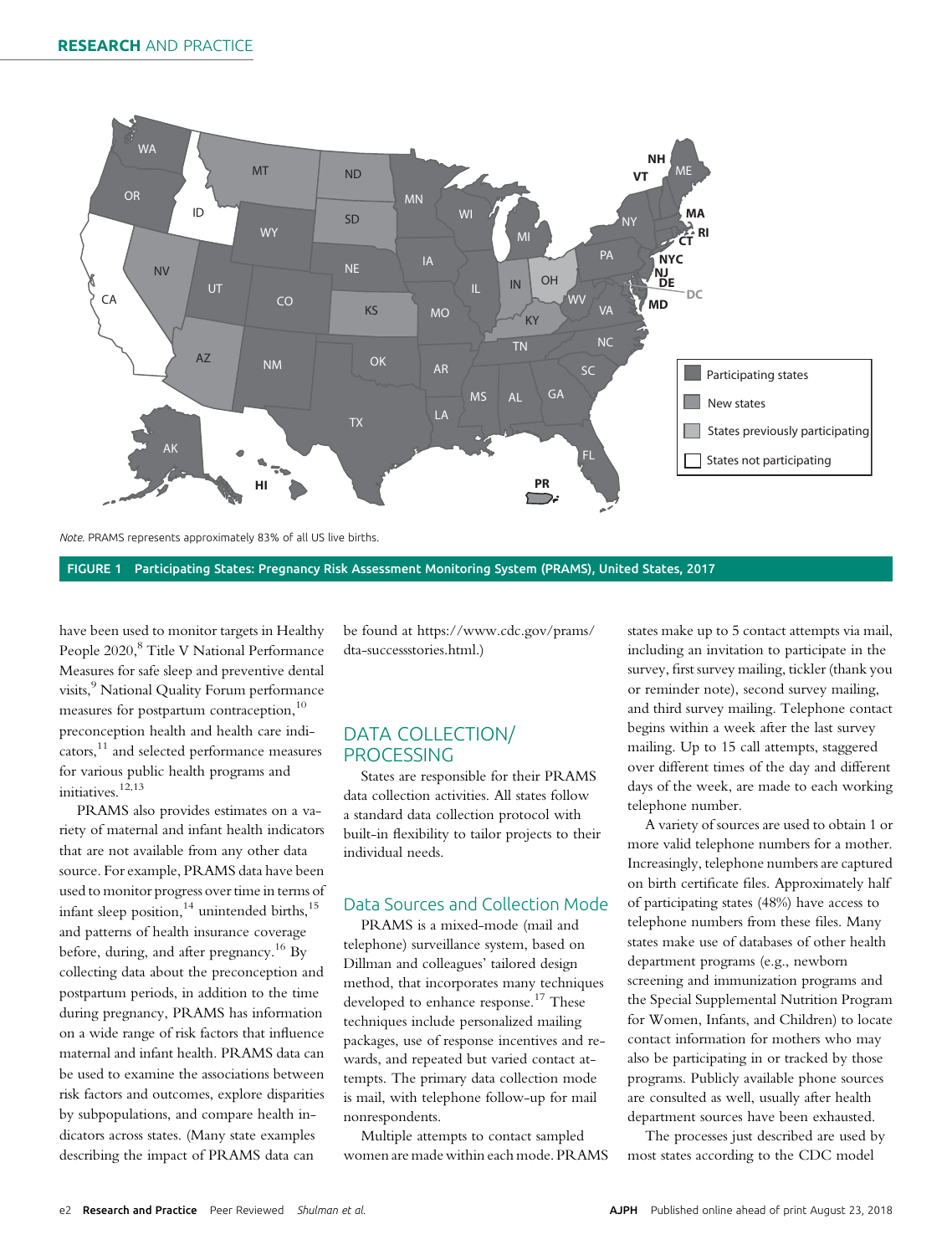protocol.<sup>18</sup> The flexibility of the PRAMS methodology allows each state to tailor various data collection strategies to meet its unique needs, including scheduling of mailings, appearance of mailing materials, and use of response incentives and rewards.

All states use either response incentives (sent before the survey is completed) or rewards (sent after the survey has been completed) to increase participation (Table 1). A wide variety of items are used, with the most popular being prepaid gift cards, cash, complimentary birth certificates, and baby items such as diapers, bibs, music CDs, books, picture frames, and thermometers. In recent years, many PRAMS states have enhanced their incentives and rewards to encourage response. Some states have implemented targeted rewards offered to certain groups that traditionally have lower response rates (e.g., phone respondents, adolescents, and mothers of deceased infants).

Most states use health department staff to conduct mail survey operations; however, many states contract out the telephone portion to professional survey research organizations. Recently, there has been an increase in the number of states contracting out all data collection activities. In 2016, 12% of states contracted out all data collection activities, 51% contracted out telephone follow-up activities only, and the remaining 37% conducted all activities at the health department.

## Ethical Procedures

The general PRAMS methodology and protocol have been reviewed and approved by the CDC institutional review board. In addition, state PRAMS projects undergo review by the local institutional review board of record for the health department. Any deviations from the PRAMS protocol must be approved by both the local and CDC institutional review boards before implementation.

An informed consent document is included within each survey packet explaining the participant's rights. No written consent is required; rather, consent is implied if the survey is completed. Similarly, the informed consent document is read verbally on phone interviews, and the participant verbally agrees to proceed with the survey. Minors younger

than 18 years who have given birth are considered emancipated for the sake of decisionsabout their children and do not require consent from their parent or guardian to participate. Some states have mandatory reporting laws regarding physical abuse of minors. PRAMS includes questions regarding physical abuse; however, because participants are told the survey is confidential, it would not be ethical to report any disclosed abuse. In states with mandatory reporting laws, a separate version of the survey is used that excludes physical abuse questions.

# Population and Geographic Coverage

The population of interest for each PRAMS state is resident women who recently gave birth within their state to a liveborn infant during the surveillance year. Women are sampled between 2 and 6 months after giving birth. A state's birth certificate file serves as the sampling frame for identifying new mothers. As a means of ensuring that women with multiple births are sampled at the same rate as women with singleton births, only 1 infant from a multiple gestation is randomly selected to be included in the sample frame. Mothers whose infants die after a live birth are actively followed up with the same survey but receive letters and materials acknowledging and expressing sensitivity to their loss.

The PRAMS sample is stratified so that subpopulations of particular public health interest can be oversampled, such as mothers of low-birth-weight infants, those living in high-risk geographic areas,and racial/ethnic minority groups. States choose a stratification plan according to their own priorities. Statistical weighting schemes account for the different sampling rates in different strata, allowing estimates from these groups to be combined to obtain state-level estimates that ultimately reflect the actual proportions of births attributed to these subpopulations.

## Unit of Data Collection and Sample Size

Annual sample sizes per state range from about 1000 to 3000 women (Table 1). Sample sizes are determined according to

stratification plan, number of births, and available budgets.

In 2014, PRAMS weighted response rates ranged from 47% to 74%, with a median of 61% (Table 1). By mode, 80% of respondents participated by mail and 20% by phone. Harder to contact demographic groups, including Hispanics, non-White women, adolescents, and those with less than a high school education, are more likely to respond by phone.

## **Weighting**

The analysis weights include 3 components: the sampling weight, a nonresponse adjustment, and a noncoverage adjustment. Because birth certificate data are available for both responders and nonresponders, the information available on nonresponders can be used to adjust for nonresponse and to understand factors associated with survey nonresponse. The final cumulative birth certificate file from each state is compared with the PRAMS sampling frame to identify eligible records that were missed and compute noncoverage adjustments.

# Survey Design and Frequency of Data Collection

The annual sample is processed in monthly batches to balance the workload throughout the year. CDC implemented the PRAMS Integrated Data Collection System (PIDS) in 2012 to support data collection activities. PIDS is a secure, Web-based system housed at and maintained by CDC that assists in tracking all aspects of data collection. States import contact information from the birth certificate file into the tracking software on a monthly basis. PIDS includes components supporting mail and telephone data collection activities, data entry, and development of reports to facilitate daily operations. After completion of the data collection cycle, the information in PIDS is extracted for data processing and weighting.

# Key Data Elements and Data **Ouality**

Currently the PRAMS questionnaire is in its eighth version, with revisions occurring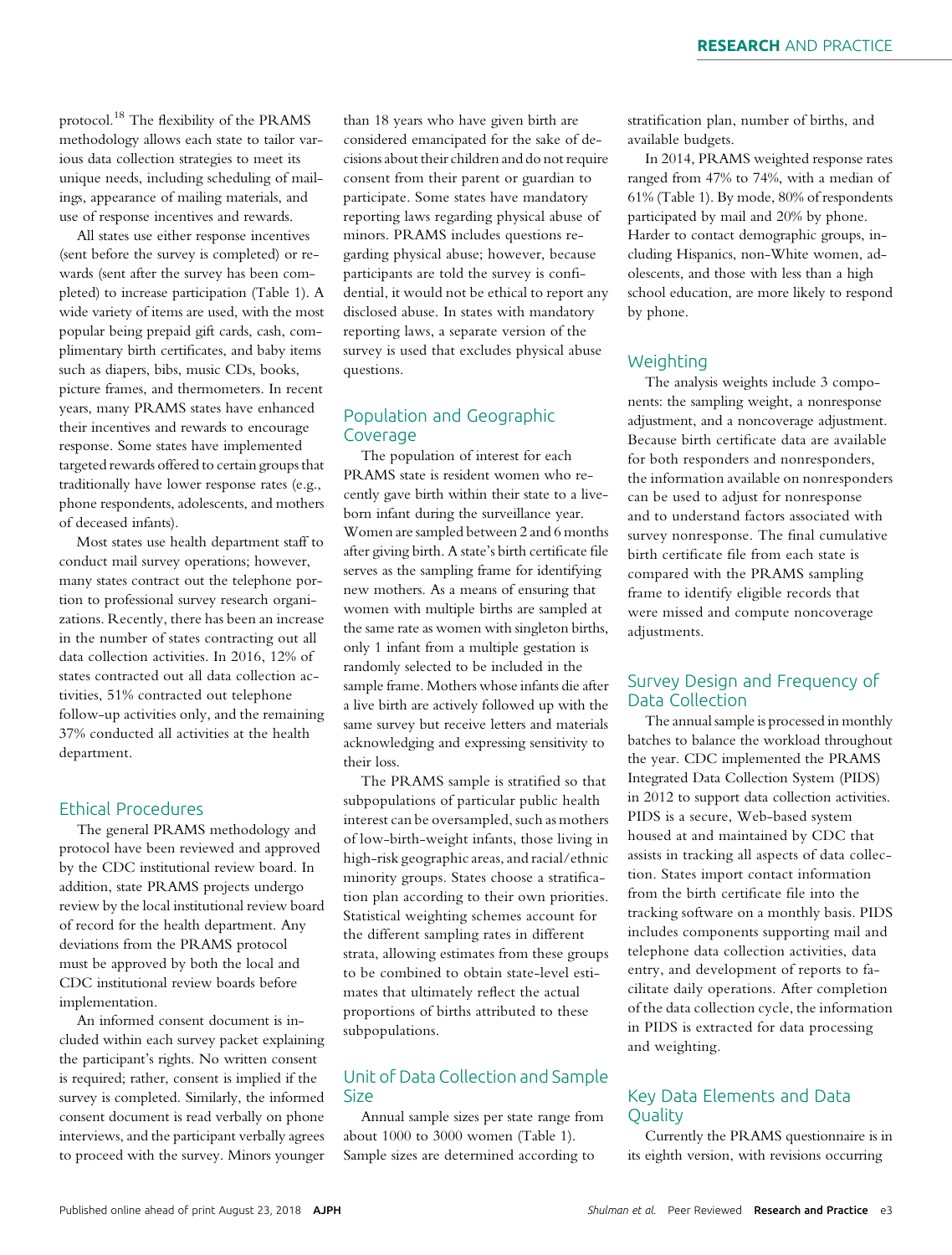#### — TABLE 1 Stratification Variables, Annual Sample Sizes, Response Rates, and Incentives and Rewards: Pregnancy Risk Assessment Monitoring System, United States, 2014

| State                    | Stratification Variable(s)                                | Annual Sample<br>Size | Weighted Response<br>Rate, % | Incentive <sup>a</sup>         | Reward <sup>a</sup>                                                                  |
|--------------------------|-----------------------------------------------------------|-----------------------|------------------------------|--------------------------------|--------------------------------------------------------------------------------------|
| Alabama                  | Medicaid status                                           | 1456                  | 60.7                         | <b>Baby CD</b>                 | Choice of baby items: T-shirt, sippy cup, tote bag,<br>toothbrush                    |
| Alaska                   | Birth weight, maternal race                               | 1993                  | 65.1                         |                                | Choice of \$10 gift card or baby CD                                                  |
| Arkansas <sup>b</sup>    | Birth weight, geographic area                             | 951                   | 58.1                         | Baby picture magnet            | \$10 gift card, \$20 gift card for phone respondents                                 |
| Colorado                 | Birth weight, geographic area                             | 2747                  | 59.1                         | Pen                            | Quarterly drawing for \$200 gift card, \$10 gift<br>card for phone respondents       |
| Connecticut              | Maternal race/ethnicity                                   | 2206                  | 59.6                         | Pen, magnetic picture<br>frame | \$10 Walmart gift card                                                               |
| Delaware                 | Birth weight                                              | 1451                  | 64.5                         |                                | \$30 gift cards before second mail, \$20 gift<br>cards for later respondents         |
| Florida                  | Birth weight, maternal race                               | 2589                  | 47.5                         | Baby bib                       | \$10 gift card                                                                       |
| Georgia                  | Geographic area                                           | 2506                  | 47.1                         |                                | \$10 Walmart gift card                                                               |
| Hawaii                   | Geographic area, birth weight                             | 2139                  | 63.5                         |                                | \$10 gift card                                                                       |
| Illinois                 | Birth weight                                              | 2175                  | 66.3                         | Immunization card              | Stationary, magnetic notepad, or bookmark                                            |
| lowa                     | Maternal race/ethnicity                                   | 1977                  | 63.6                         | <b>Baby book</b>               | \$10 diaper gift certificate                                                         |
| Louisiana <sup>c</sup>   | Birth weight, maternal race, geographic<br>area           | 2833                  | 58.5                         | Baby CD                        | \$20 Walmart gift card                                                               |
| Maine                    | Birth weight                                              | 1515                  | 62.1                         |                                | Birth certificate                                                                    |
| Maryland                 | Birth weight                                              | 2300                  | 66.4                         | Manicure file                  | Monthly drawing for a \$100 gift card                                                |
|                          | Massachusetts Maternal race/ethnicity                     | 2847                  | 60.0                         | Pen                            | 120-minute phone card or \$10 CVS gift card                                          |
| Michigan <sup>c</sup>    | Birth weight, maternal race, geographic<br>area           | 3233                  | 57.4                         |                                | \$10 Walmart gift card                                                               |
| Minnesota                | Maternal race                                             | 2632                  | 54.4                         |                                | Music CD or \$9 birth certificate coupon                                             |
| Mississippi <sup>d</sup> | Birth weight                                              | .                     | .                            | Nylon cinch bag                | \$10 Walmart gift card                                                               |
| Missouri                 | Birth weight                                              | 1723                  | 68.8                         |                                | \$10 gift card for mail respondents, \$20 gift<br>card for phone respondents         |
| Nebraska                 | Maternal race                                             | 2669                  | 60.4                         | Baby bib, music CD             | \$5 gift card                                                                        |
| New<br>Hampshire         | Birth weight                                              | 979                   | 64.0                         | Pens and notepad               | Birth certificate                                                                    |
| New Jersey               | Maternal race/ethnicity, smoking status                   | 1920                  | 71.6                         | \$10 bill                      | \$25 gift card to smokers who respond by phone                                       |
| New Mexico               | Maternal race/ethnicity, geographic area,<br>Medicaid/WIC | 2178                  | 65.7                         |                                | \$10 gift card for mail respondents, \$20 gift<br>card for phone respondents         |
| New York <sup>e</sup>    | Birth weight                                              | 1543                  | 60.9                         | <b>Baby CD</b>                 | \$15 CVS gift card for mail respondents, \$25 CVS<br>gift card for phone respondents |
| New York City            | Birth weight                                              | 1838                  | 72.3                         | \$20 cash                      |                                                                                      |
| North<br>Carolina        | Birth weight                                              | 1808                  | 54.5                         | Baby CD                        |                                                                                      |
| Ohio                     | Geographic area                                           | 2597                  | 60.1                         |                                | \$10 Family Dollar gift card                                                         |
| Oklahoma                 | Birth weight                                              | 2971                  | 61.8                         | Baby bib                       | Book, music CD, lunch bag, or notepad                                                |
| Oregon                   | Maternal race/ethnicity                                   | 2713                  | 57.3                         | Magnetic photo frame           | Drawing for a \$200 gift certificate                                                 |
| Pennsylvania             | Birth weight                                              | 1674                  | 68.6                         | \$10 bill                      |                                                                                      |

**Continued**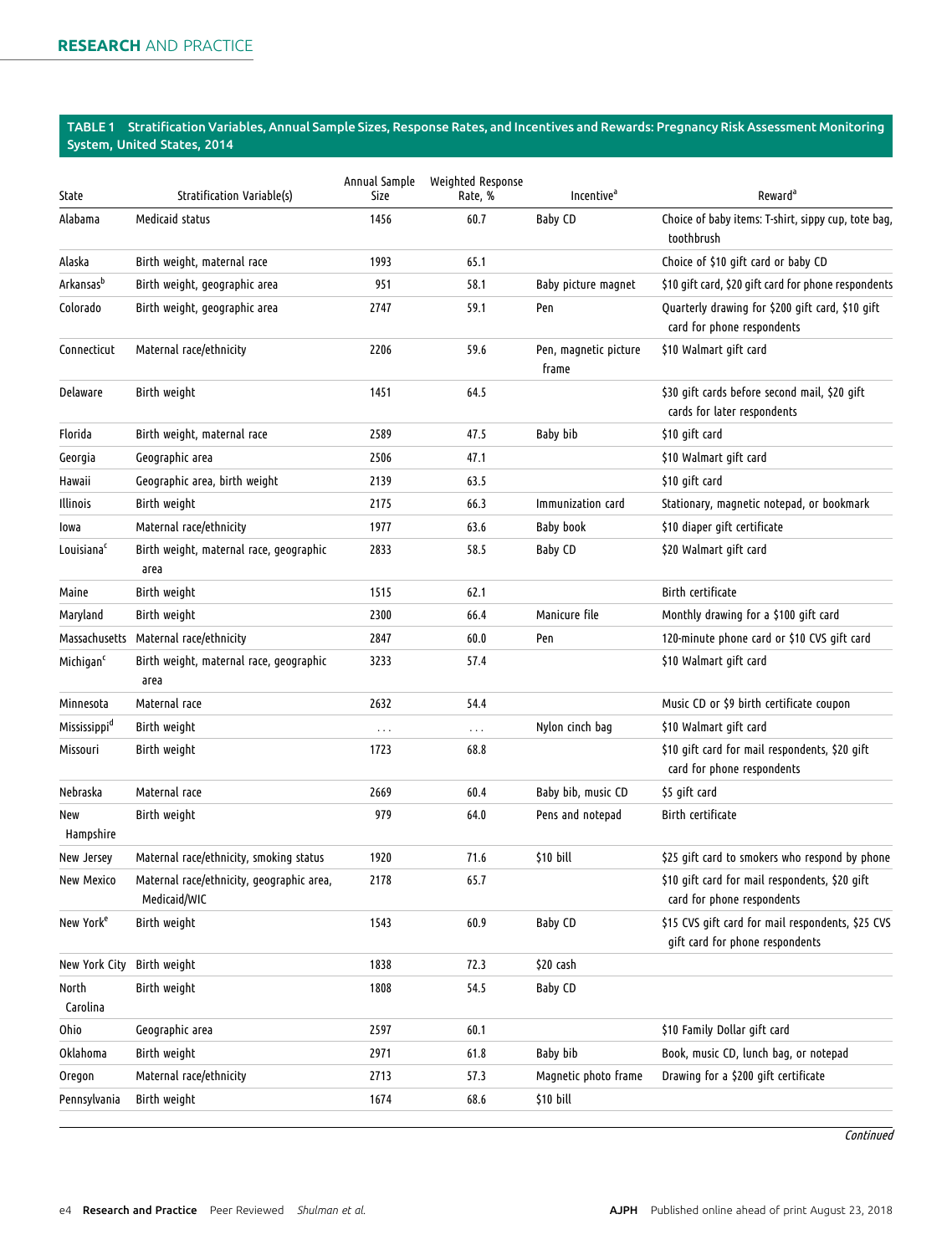TABLE 1 Continued

| State             | Stratification Variable(s)               | Annual Sample<br>Size | Weighted Response<br>Rate, % | Incentive <sup>a</sup>             | Reward <sup>a</sup>                                      |
|-------------------|------------------------------------------|-----------------------|------------------------------|------------------------------------|----------------------------------------------------------|
| Rhode Island      | Birth weight                             | 2000                  | 62.3                         | \$5 Walmart gift card              | \$10 Walmart gift card for mail and phone<br>respondents |
| South<br>Carolina | Birth weight                             | 1834                  | 50.4                         | Nylon cinch bags                   | \$10 Walmart gift card                                   |
| Tennessee         | Birth weight                             | 1312                  | 60.3                         | Baby bib, refrigerator<br>magnet   |                                                          |
| Texas             | Birth weight, maternal race/ethnicity    | 2428                  | 52.8                         | Baby forehead<br>thermometer       | \$10 gift card                                           |
| Utah              | Birth weight, maternal education         | 2339                  | 69.1                         | Insulated lunch bag and<br>gel pen |                                                          |
| Vermont           | Birth weight                             | 1389                  | 74.3                         | Notepad and pen                    | Music CD                                                 |
| Virginia          | Birth weight                             | 1139                  | 49.2                         | <b>Bookmark</b>                    |                                                          |
| Washington        | Maternal race/ethnicity                  | 2201                  | 60.3                         |                                    | Two \$50 gift certificate raffles every month            |
| West Virginia     | Birth weight                             | 2039                  | 63.4                         |                                    | Birth certificate                                        |
| Wisconsin         | Maternal race/ethnicity, geographic area | 2997                  | 60.2                         | \$10 cash (Black women<br>only)    | Baby CD                                                  |
| Wyoming           | Birth weight, maternal race              | 1121                  | 62.5                         | Bath thermometer and<br>pen        | Music CD for mail respondents                            |

Note. WIC <sup>=</sup> Special Supplemental Nutrition Program for Women, Infants, and Children.

<sup>a</sup>Baby items are not sent to women whose babies have died.

<sup>b</sup>Arkansas 2014 data are available only for mid-April through December.

c Louisiana and Michigan included an extra evaluation component in their samples, resulting in larger than normal sample sizes.

<sup>d</sup>2014 data are not available for Mississippi.

eNew York excludes New York City.

approximately every 3 to 5 years. The current version was implemented with the 2016 birth cohort ([https://www.cdc.gov/prams/](https://www.cdc.gov/prams/questionnaire.htm) [questionnaire.htm](https://www.cdc.gov/prams/questionnaire.htm)). Each state's questionnaire can consist of 3 types of questions: core questions common to all PRAMS states, standard questions developed by CDC and made available for selection to all states, and state-developed questions. Core questions generally account for 55% to 60% of the questionnaire. In designing their surveys, states can choose from the library of standard questions or develop their own questions to address state priority topics. Standard questions can be inserted among core questions, resulting in a unique survey for each state.

The mail questionnaire is limited to 14 pages and requires approximately 20 minutes to complete. The phone interview requires approximately 25 to 30 minutes. Given the different modes of survey administration, 2 separate surveys are available: a selfadministered survey for the mail component and an interviewer-administered survey for the telephone component. CDC supports English and Spanish versions of the survey; New York City also uses a Mandarin version of the survey that the city developed and supports independently.

Box 1 lists core topics and commonly used standard question topics available on the current PRAMS questionnaire. In addition, many standard questions are available that include more in-depth information on core topics.

Many questions in the core section of the survey remain stable across questionnaire versions; however, periodic revisions provide the opportunity to make adjustments based on emerging issues and changing priorities. The PRAMS questionnaire revision process typically begins 2 years in advance. Initially, an evaluation of the current questions is conducted to identify questions that should be modified or removed. CDC

also solicits requests for new topics or enhanced questions on existing topics from a wide array of stakeholders. New core and standard questions and questions that have undergone modifications are sent to CDC's National Center for Health Statistics Questionnaire Design Research Laboratory for cognitive testing. Once revised to incorporate cognitive testing feedback, the questions undergo field testing to evaluate the wording and flow of the survey. After the field testing, all questions are finalized.

Abouta year prior to going live with a new survey, CDC begins preparing the individual surveys for each participating state. Mail versions and phone hard-copy versions of each state's survey in English and Spanish (if applicable) are created by CDC. The PIDS software system is also programmed to allow data entry of mail surveys and administration of telephone surveys via computer-assisted telephone interviewing.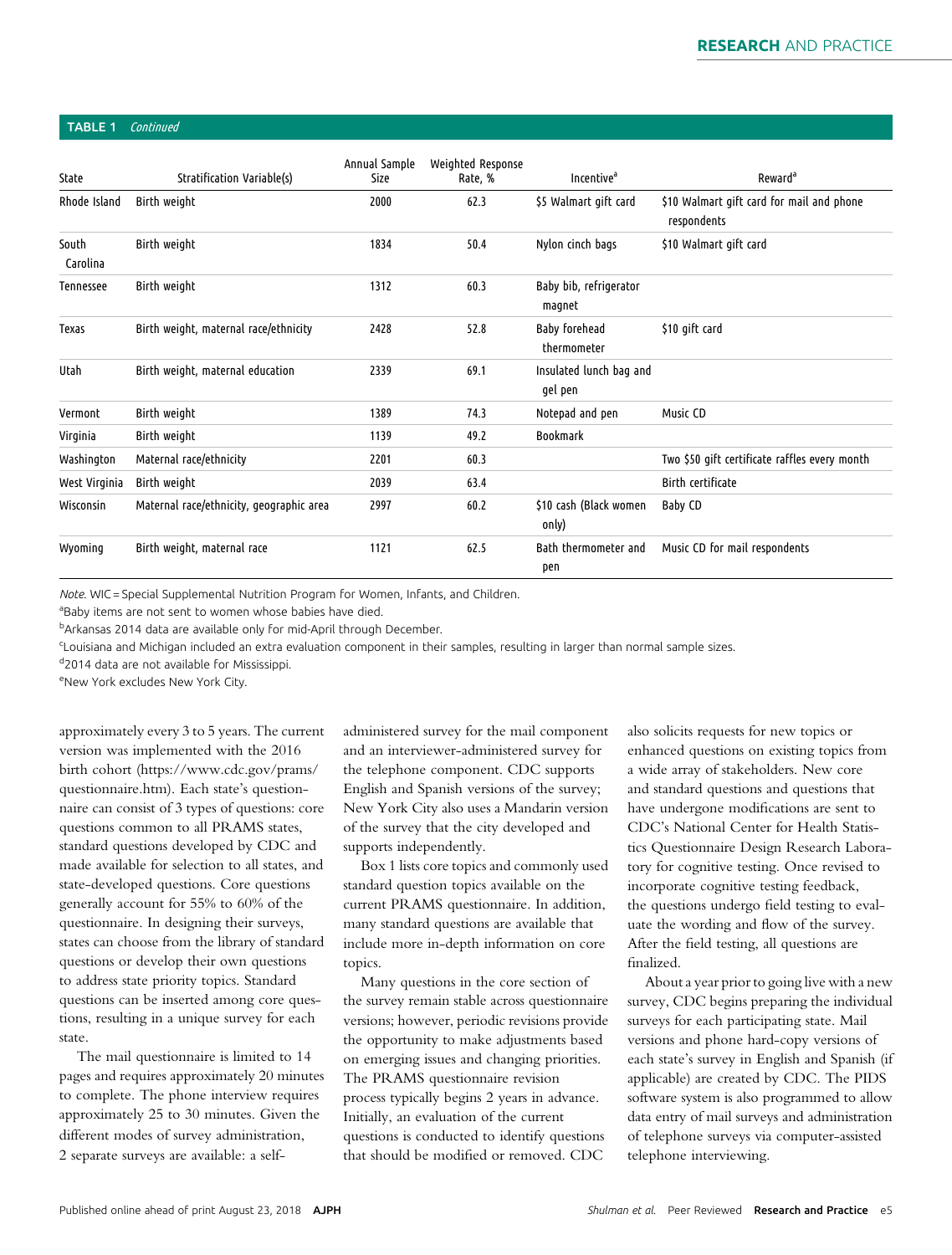# TOPICS COVERED IN THE 2016–2019 PREGNANCY RISK ASSESSMENT MONITORING SYSTEM SURVEYS

| Core Topic <sup>a</sup>                             | <b>Standard Topic</b>                                 |
|-----------------------------------------------------|-------------------------------------------------------|
| Preconception health and health care                | Fertility treatment                                   |
| Health insurance coverage                           | Hospital maternity practices related to breastfeeding |
| Pregnancy intention                                 | Work, leave, and child care                           |
| Contraception                                       | Folic acid awareness                                  |
| Multivitamin use                                    | Participation in WIC and home visitation programs     |
| Prenatal counseling                                 | HIV testing                                           |
| Influenza vaccination                               | Inductions and cesarean sections                      |
| Oral health                                         | Infections and chronic conditions                     |
| Health conditions during pregnancy                  | <b>Tdap vaccination</b>                               |
| Cigarette smoking and use of other tobacco products | Pregnancy complications                               |
| Alcohol use                                         | Household characteristics                             |
| Physical abuse                                      | Stressful life events                                 |
| Breastfeeding                                       | Safety at home and car seat usage                     |
| Infant sleep position and sleep environment         | Well and sick child care                              |
| Postpartum depressive symptoms                      | Social support                                        |
| Postpartum checkup                                  | Emotional and sexual abuse                            |
| Household income                                    | Discrimination                                        |
|                                                     | Tobacco cessation                                     |
|                                                     | Secondhand smoke exposure                             |
|                                                     | Physical activity                                     |
|                                                     | Family history of chronic conditions                  |
|                                                     | Reproductive history                                  |
|                                                     | Emergency preparedness                                |
|                                                     | Marijuana and illicit drug use                        |
|                                                     | Prescription drug use                                 |
|                                                     | Zika virus                                            |
| $1 + 1 + 1$                                         | $1 - 2 + 1 + 1 = 1$<br>$\sim$                         |

Note. Tdap <sup>=</sup> tetanus, diphtheria, pertussis; WIC <sup>=</sup> Special Supplemental Nutrition Program for Women, Infants, and Children. <sup>a</sup>Each core topic includes additional standard questions that address the topic in more detail.

PRAMS incorporates a number of quality control measures. Data entry verification is required for a minimum of 10% of mail surveys, although many states perform 100% verification of mail surveys. Supervisors are required to monitor 10% of all telephone calls to make sure the survey is properly administered and responses are properly recorded. Item nonresponse rates are low (1%–2% for most questions) with the exception of the question on household income (6% nonresponse rate). No imputation procedures are used for item nonresponse.

# DATA ANALYSIS/ **DISSEMINATION**

PRAMS analysis files consist of 3 parts: birth certificate data, survey data, and operations data. A separate file of qualitative comment data is available for linkage with survey responses. Analysis files are created for each data collection year.

## Linkage Ability

Both birth certificate and infant death certificate numbers, when applicable, are included in the data set to facilitate linkage of PRAMS data with birth and death certificate

data. Many states have linked PRAMS data to other data sources including Medicaid records,<sup>19</sup> office of corrections records, child protective service records, $20$  and various health department databases.<sup>21</sup>

Five states (Alaska, Missouri, Oregon, Oklahoma, and Rhode Island) conduct a toddler follow-up study to collect information on early childhood development by recontacting PRAMS participants when their babies are 2 to 3 years old.<sup>22</sup> Data from the follow-up surveys can be linked with PRAMS data to assess how risk factors during pregnancy and early infancy affect early childhood development. The follow-up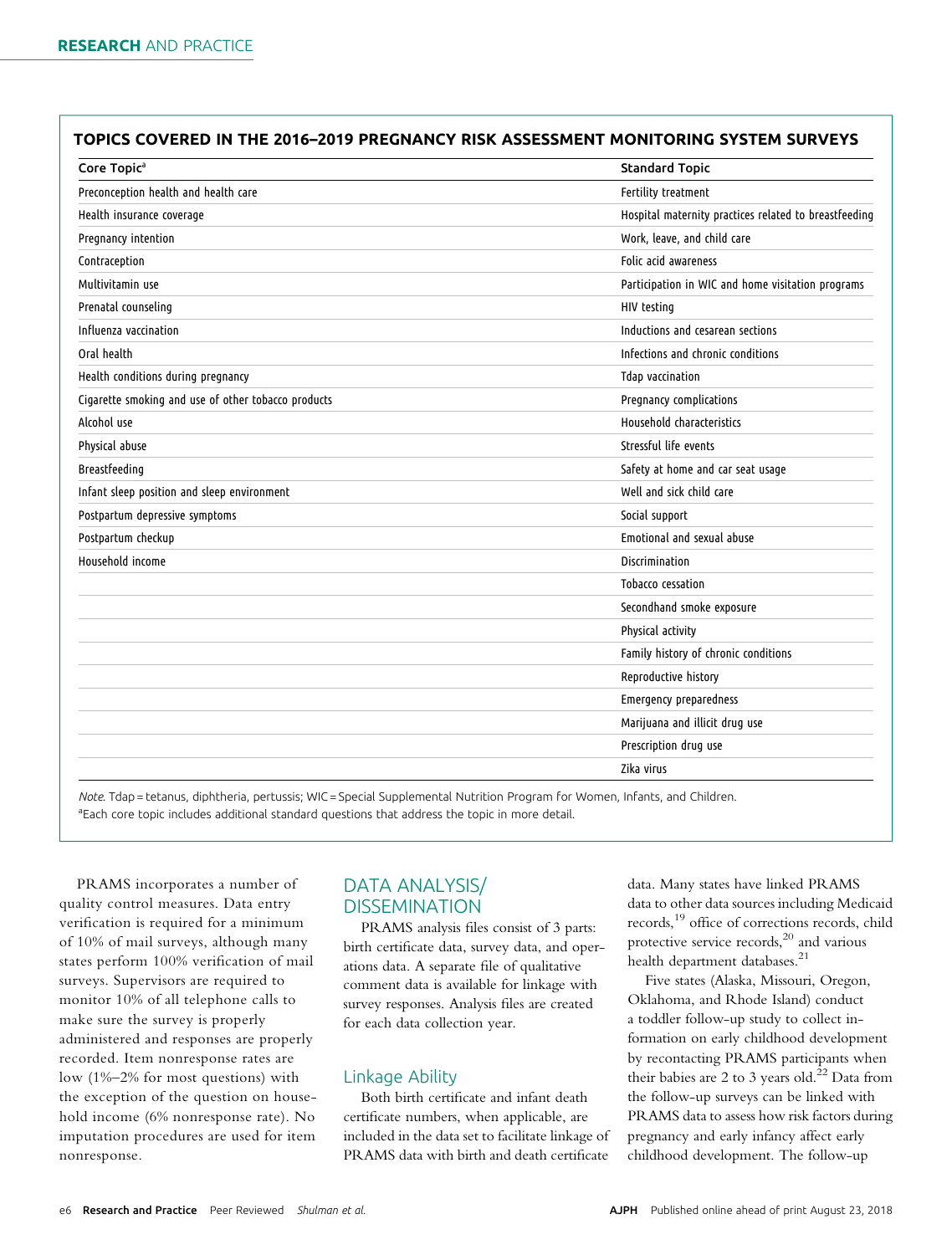

Note. CDC <sup>=</sup> Centers for Disease Control and Prevention.

— FIGURE 2 Pregnancy Risk Assessment Monitoring System (PRAMS) Data Collection and Data Processing Timeline

studies are developed and implemented independently by state health departments.

#### Data Release and Accessibility

Figure 2 illustrates the PRAMS data collection and data release timeline. Data collection fora given year is completed by July of the following year to allow time to gather postpartum information. Weighting is conducted once CDC receives the final-year birth files from the individual state health departments. Typically, these files are provided 5 to 12 months after the end of the birth year. Most states receive their weighted data 3 to 6 months after the conclusion of data collection. Under the current protocol, the timeframe for making PRAMS data available to all states is approximately 8 to 12 months after the completion of data collection in a given year (e.g., data collection for 2016 births was completed in July 2017 and a cleaned, aggregate data set was released in mid-2018).

To further ensure high-quality data and motivate states to adhere to the data collection protocol, CDC currently imposes a response rate threshold for inclusion of information in reports, publications, and data made available to the public. States not meeting the threshold still receive their weighted data for internal health department use, but the information is not included in data released by CDC. The response rate threshold was set at 70% until

2006; subsequent levels were 65% (2007 to 2011), 60% (2012 to 2014),and 55% (2015 to 2016). On average, 75% of states have met or exceeded the threshold since 2007. During this period response rates for most federal health surveys have declined, and the threshold has been lowered accordingly over time.

A public use PRAMS analytic data set is available to researchers upon request from CDC after completion of a short application with a brief research proposal summary. The PRAMS Web site provides information about the years of data available, codebooks, and the application process as well as other information for researchers. Certain birth certificate variables are aggregated or truncated in the analytic data file to protect individual confidentiality. For example, no geographic indicators smaller than the state level are included in the file. Maternal age is aggregated into 5-year groupings, and only months and years are provided for dates of birth. Researchers can directly contact participating states to request access to variables not included in the analytic file. In addition, selected PRAMS indicators are available online and through other sources, such as the March of Dimes PeriStats Web system.<sup>23</sup>

# Key References

Numerous fact sheets, Morbidity and Mortality Weekly Report articles, and peerreviewed journal articles incorporating

PRAMS data have been published. Key sources of information include the following:

- PRAMS Web site ([http://www.cdc.gov/](http://www.cdc.gov/prams) [prams](http://www.cdc.gov/prams)),
- PRAMS online indicators ([https://www.](https://www.cdc.gov/prams/prams-data/mch-indicators.html) [cdc.gov/prams/prams-data/mch-in](https://www.cdc.gov/prams/prams-data/mch-indicators.html)[dicators.html\)](https://www.cdc.gov/prams/prams-data/mch-indicators.html), and
- $\bullet$ PRAMS data [\(https://www.cdc.gov/](https://www.cdc.gov/prams/researchers.htm) [prams/researchers.htm\)](https://www.cdc.gov/prams/researchers.htm).

In addition, this review updates 3 general PRAMS methods articles published in 1991, 1999, and 2006.<sup>24-26</sup>

# PUBLIC HEALTH IMPLICATIONS

PRAMS state data sets can be analyzed individually to monitor the health of mothers before, during, and shortly after pregnancy within a state or aggregated to provide a multistate analytic data set well suited for cross-sectional studies. PRAMS data are frequently used to evaluate public health programs and policies at both the state and national levels. For example, PRAMS data have been used to evaluate the impact of state prescription contraception insurance mandates on unintended and mistimed births.<sup>27</sup>

The ongoing nature of PRAMS surveillance makes it especially useful for tracking trends in health indicators over time and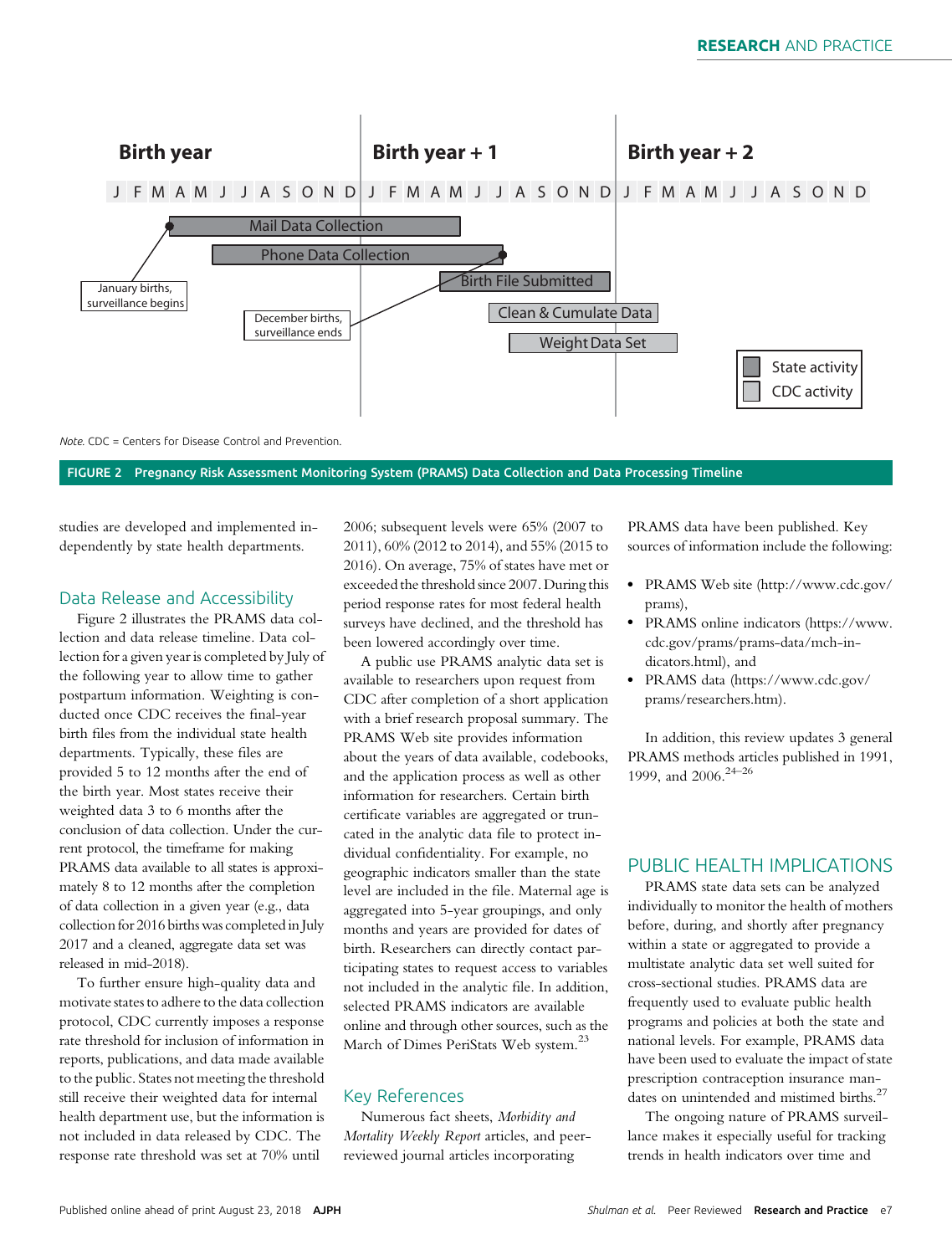monitoring health behaviors and practices. PRAMS and the Maternal and Infant Health Assessment (MIHA) survey from California<sup>28</sup> (currently not a PRAMS state) serve as the data sources for tracking 9 Healthy People 2020 objectives. PRAMS and MIHA staff collaborate to ensure that identical survey questions are used to produce the combined estimates.

PRAMS has also proven to be a versatile system to address emerging health issues through the use of questionnaire supplements. Leveraging the existing state-based PRAMS infrastructure allows supplements (short lists of up to 12 questions added to the end of the survey) on an emerging topic to be quickly implemented across some or all participating sites, providing timely data for analysis and dissemination. For example, in 2009 during the H1N1 flu pandemic, a supplement designed to collect information on vaccination uptake among pregnant women was developed and rapidly implemented at 30 of the 38 participating sites. The PRAMS supplement provided timely data on influenza vaccination rates and provider counseling to inform policy and provider practices.<sup>2</sup>

On the basis of the success of the influenza supplement, supplements have become a standard part of the PRAMS methodology. In the case of emerging issues, supplement data can be extracted and weighted with the most recently available birth certificate file at the time for immediate analysis and dissemination. To date, supplements have been developed for a variety of topics including family history of cancer, Zika virus, marijuana and prescription drug use, and disaster preparedness.<sup>30</sup>

PRAMS also has been used for evaluation of programs serving women during and after pregnancy. In 2010, PRAMS began a partnership with the W.K. Kellogg Foundation.<sup>31</sup> Participating states modified their PRAMS samples to oversample Kellogg Foundation targeted communities in their state. The overarching goal of this partnership was to use PRAMS data to assess the potential impact of the Kellogg Foundation's interventions in terms of improving maternal and child health outcomes.

The success of the survey supplements and the Kellogg evaluation has led to new opportunities for PRAMS. PRAMS is currently collaborating with the Health Resources and Services Administration to evaluate the Healthy Start program.<sup>32</sup> Eleven participating states oversampled Healthy Start clients who gave birth in 2017 and 2018 and will compare them with similar populations not participating in Healthy Start.

Finally, PRAMS is exploring the expansion of its sampling frame beyond women with recent live births. Currently, Utah is piloting a surveillance system to assess the feasibility of using the existing PRAMS methodology to learn more about the behaviors and experiences of women who have experienced a stillbirth.<sup>33</sup> Promising formative research has also explored the feasibility of extending the reach of PRAMS to fathers of recent live-born infants to better understand the influence of fathers on maternal and infant health and the experience of transitioning to fatherhood.<sup>34</sup>

# **CONCLUSIONS**

PRAMS, which recently completed its 30th consecutive year of surveillance, continues to be a comprehensive source of perinatal data and has proven an effective system for addressing emerging issues affecting the health of mothers and babies. The PRAMS methodology is standardized across participating states but is also flexible in allowing states to tailor various aspects of the surveillance system, including survey appearance, survey topics, and sampling and stratification plans, to meet their data needs and populations. The success of PRAMS is largely attributable to the partnership between CDC and participating states that collect, analyze, and disseminate timely data to inform maternal and child health programs and policies. **AJPH** 

#### **CONTRIBUTORS**

H. B. Shulman conceptualized the study and drafted the article. D.V. D'Angelo, L. Harrison, R.A. Smith, and L. Warner provided significant input, review, and editing.

#### ACKNOWLEDGMENTS

We thank Katherine Bower Kortsmit for assisting with formatting and compiling the references and the PRAMS (Pregnancy Risk Assessment Monitoring System) Working Group for its role in conducting PRAMS surveillance.

The PRAMS Working Group members include Izza Afgan, MPH (Alabama); Kathy Perham-Hester, MS, MPH (Alaska); Ruby D. Brown (Arkansas); Ashley Juhl, MSPH (Colorado); Jennifer Morin, MPH (Connecticut); George Yocher, MS (Delaware); Elizabeth C. Stewart,

MSPH (Florida); Florence A. Kanu, MPH (Georgia); Wendy Nihoa, MPH (Hawaii); Julie Doetsch, MA (Illinois); Jessica Eagan (Iowa); Rosaria Trichilo, MPH (Louisiana); Tom Patenaude, MPH (Maine); Laurie Kettinger,MS(Maryland);EmilyLu,MPH(Massachusetts); Peterson Haak (Michigan); Mira Sheff (Minnesota); Brenda Hughes, MPPA (Mississippi); David McBride, PhD (Missouri); Emily Healy, MS (Montana); Jessica Seberger (Nebraska); Sara Riordan, MEd (New Hampshire); Sharon Smith Cooley, MPH (New Jersey); Eirian Coronado (New Mexico); Anne Radigan (New York State); Pricila Mullachery, MPH (New York City); Kathleen Jones-Vessey, MS (North Carolina); Sandra Anseth (North Dakota); Connie Geidenberger, PhD (Ohio); Ayesha Lampkins, MPH, CHES (Oklahoma); Tina Kent (Oregon); Sara Thuma, MPH (Pennsylvania); Karine Tolentino Monteiro, MPH (Rhode Island); Kristen Simpson (South Carolina); Uvonne Leverett (Tennessee);TanyaGuthrie,PhD(Texas);BarbaraAlgarin (Utah); Peggy Brozicevic (Vermont); Kenesha Smith (Virginia); Linda Lohdefinck (Washington); Melissa Baker, MA (West Virginia); Christopher Huard (Wisconsin); Lorie Chesnut, PhD (Wyoming);and the Centers for Disease Control and Prevention PRAMS Team,Women's Health and Fertility Branch, Division of Reproductive Health.

Note. The findings and conclusions in this report are those of the authors and do not necessarily represent the official position of the Centers for Disease Control and Prevention.

#### HUMAN PARTICIPANT PROTECTION

Ethical approval from an institutional review board was not needed for this review because no human participants were involved.

#### **REFERENCES**

1. Safe Motherhood Act for Research and Treatment (HR 4602). Available at: [https://www.govtrack.us/](https://www.govtrack.us/congress/bills/107/hr4602/text) [congress/bills/107/hr4602/text.](https://www.govtrack.us/congress/bills/107/hr4602/text) Accessed July 25, 2018.

2. Centers for Disease Control and Prevention. QuickStats: leading causes of neonatal and postneonatal deaths—United States, 2002. MMWR Morb Mortal Wkly Rep. 2005;54(38):966.

3. Martin JA, Hamilton BE, Osterman MJ, et al. Births: final data for 2016. Natl Vital Stat Rep. 2018;67(1):1–54.

4. Centers for Disease Control and Prevention. About SUID and SIDS. Available at: [https://www.cdc.gov/](https://www.cdc.gov/sids/aboutsuidandsids.htm) [sids/aboutsuidandsids.htm.](https://www.cdc.gov/sids/aboutsuidandsids.htm) Accessed July 25, 2018.

5. Berg CJ, Atrash HK, Koonin LM, Tucker M. Pregnancy-related mortality in the United States, 1987– 1990. Obstet Gynecol. 1996;88(2):161–167.

6. Creanga AA, Syverson C, Seed K, Callaghan WM. Pregnancy-related mortality in the United States, 2011– 2013. Obstet Gynecol. 2017;130(2):366–373.

7. Admon LK, Winkelman TNA, Moniz MH, et al. Disparities in chronic conditions among women hospitalized for delivery in the United States, 2005–2014. Obstet Gynecol. 2017;130(6):1319–1326.

8. Office of Disease Prevention and Health Prevention. Healthy People 2020: maternal, infant, and child health. Available at: [https://www.healthypeople.gov/2020/](https://www.healthypeople.gov/2020/data-search/Search-the-Data#source=3564) [data-search/Search-the-Data#source=3564](https://www.healthypeople.gov/2020/data-search/Search-the-Data#source=3564). Accessed July 25, 2018.

9. US Department of Health and Human Services. National Performance Measures. Available at: [https://mchb.](https://mchb.tvisdata.hrsa.gov/PrioritiesAndMeasures/NationalPerformanceMeasures) [tvisdata.hrsa.gov/PrioritiesAndMeasures/](https://mchb.tvisdata.hrsa.gov/PrioritiesAndMeasures/NationalPerformanceMeasures) [NationalPerformanceMeasures.](https://mchb.tvisdata.hrsa.gov/PrioritiesAndMeasures/NationalPerformanceMeasures) Accessed July 25, 2018.